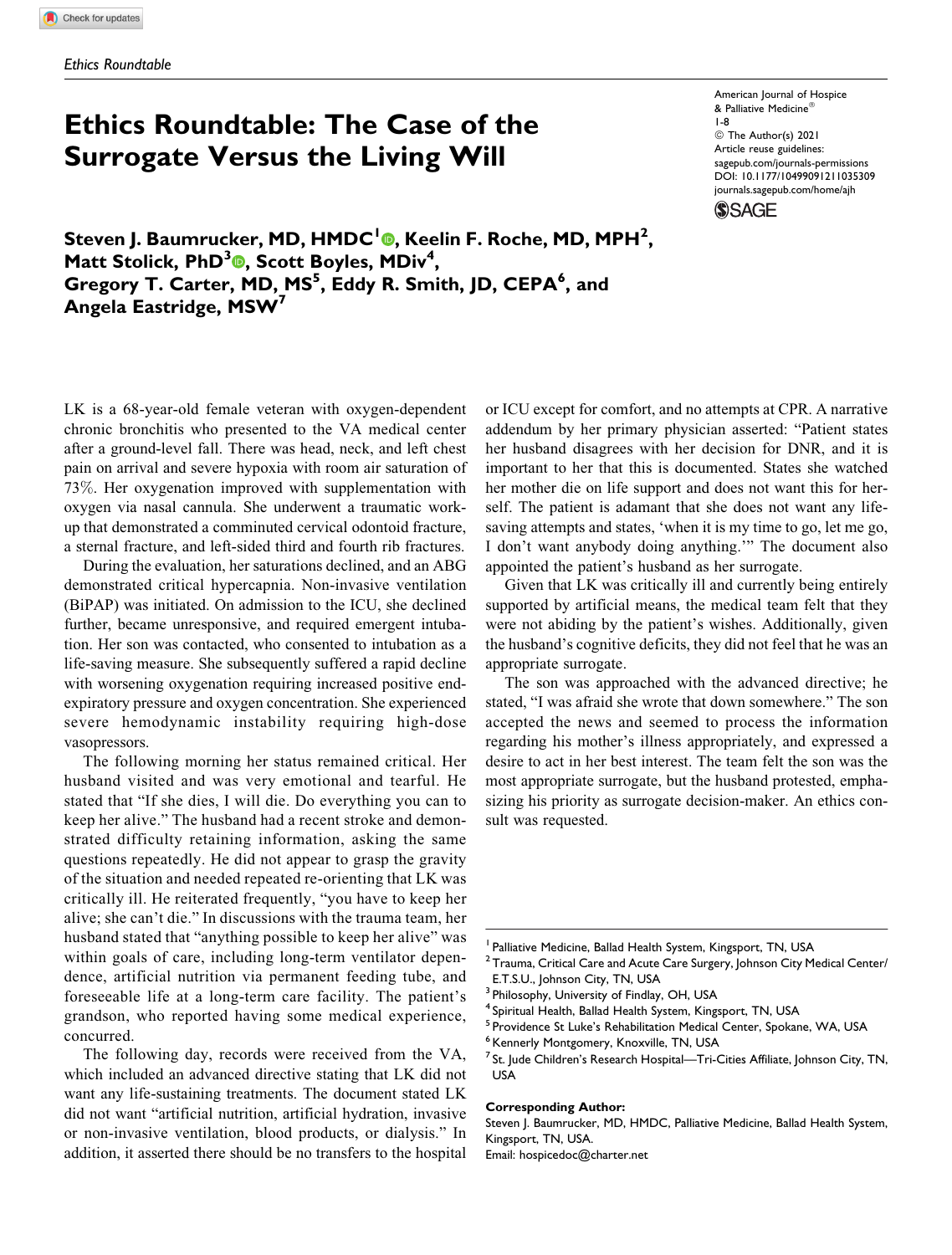# **Trauma Surgeon Perspective**

#### *Keelin F. Roche, MD, MPH*

As trauma surgeons, our goal is often the preservation of life at any cost. When a patient presents in extremis, as many trauma patients do, this is our primary objective. There are, however, a few instances where a discussion can immediately be undertaken regarding quality-of-life over life-saving measures. These are typically situations when questions of futility arise, such as transtentorial gunshot wounds or extensive surface area second and third-degree burns. In these instances, when it is immediately apparent that survival is nearly impossible, our focus will switch to the comfort of the loved ones in this trying time. However, when there is any hope of a meaningful recovery, most trauma surgeons will do whatever it takes to persist in that goal. In this case, I see the surgeon's actions during her impending respiratory arrest as entirely just.

When we transition from life preservation to an emphasis on quality of life differs in each patient interaction and from one provider to the next. Given that we often deal with life-altering diagnoses and prolonged hospital courses, we often play the long game, especially in young, previously healthy patients. Elderly trauma patients, typically defined as over age 65, often have a much more complicated recovery which prompts a discussion regarding goals of care early in their hospital course for most trauma surgeons. Maxwell et al. from Vanderbilt has published extensively on the impact of frailty and trauma out-comes.<sup>[1](#page-6-0)</sup> Frailty is defined as a syndrome of reduced strength, endurance, and physiologic function, taking into account several factors, including age, comorbidities, cognition, and function. The authors have shown significant increases in post-injury mortality and decreased mobility in frail trauma patients. Over half of those who meet the criteria to be called frail had not returned to home 6 months or even 1 year postinjury. Overall outcomes can be quite variable and depend significantly on the patients' pre-injury functional status. The description of this patient suggests she was frail pre-injury. All this is to say that even without a clearly outlined advanced directive, this patient represents someone in whom an early conversation regarding goals of care would have been necessary. Most of us in trauma surgery uniquely understand that there are fates far worse than death and insist on frank discussions and early clarifications of goals.

Unfortunately, it is relatively rare to have such a clear advanced directive in writing in the world of trauma surgery. The burden of disease secondary to trauma tends to be woefully unexpected. When we have a clear picture of the patient's goals, this informs and shapes the conversations with families. In this patient's instance, I would say the goals are apparent, but the logistics are somewhat muddied with the appointment of the patient's spouse as surrogate. Although patients do ultimately bear the responsibility of making an appropriate choice for their surrogate, I would wonder if, in this situation, she understood she had alternate choices (i.e., her son or grandson)? It seems clear from the description that her spouse fails to

meet the requirements of surrogacy given his difficulty in retaining information, repetitive questioning, and failure to comprehend the gravity of her situation. It seems likely that the surrogacy designation preceded the recent stroke, which may have impacted his cognition. Although the patient bears the responsibility of choosing an appropriate surrogate, it will often fall on the trauma team to determine the appropriateness in the moment, given the unexpected nature of the trauma.

Much like capacity, the "appropriateness" of a surrogate often depends upon the gravity of the decisions being made. Given that, in this instance, the trauma team is considering a withdrawal of life-sustaining measures, as is the patient's wishes from her advanced directive, the bar for "appropriateness" of any surrogate is very high. The patient's spouse fails to meet this bar, and thus it depends on the trauma team to find the next most appropriate surrogate. The son appears to meet this, given that, although he disagrees with the patient's expressed wishes, he wants to act in accordance with them.

Our job as trauma surgeons is to save a life when possible, but when that is not possible, or the means to get there are not within a patient's expressed goals, then our job is to advocate for that patient. There are times when this is in distinct contrast to the family's wishes, but our duty is to the patient. We can take the actions necessary to meet in a middle ground but had that not been possible here, the trauma team would have still have needed to act following the patient's advanced directive and potentially withdrawn care against their wishes. It is always better for all parties to meet on common ground, and thankfully, in this situation, the patient's son was able to bridge that gap. It is an honor to serve patients and families in crisis, but with that service comes great responsibility and sometimes the necessity to make the most difficult choices. We do that while being as informed as possible, and the patient's advanced directive gives them a voice amid deafening silence. We must respect that voice.

## **Ethics Perspective**

#### *Matt Stolick, PhD*

This is a situation in which we should honor a clear advance directive and physician addendum. The ethical issue is primarily one of how to respond to an unfit surrogate, especially when the surrogate is a spouse. The problem is that her husbandsurrogate and son do not want to honor her advance directive and multiple clear and memorable expressions of her desire to forego life-sustaining treatments in a situation just like this one.

Initially, this patient had a fall and sustained severe injuries, including several fractures. She was taken to the VA medical center, apparently the residence of her advance directive. However, the advance directive is unavailable in the emergency room and initially unavailable in the ICU. This lack of availability of the advance directive is troubling for 2 reasons. First, because it results in several violations of this patient's advance directive. Medical acts of violation include the initiation of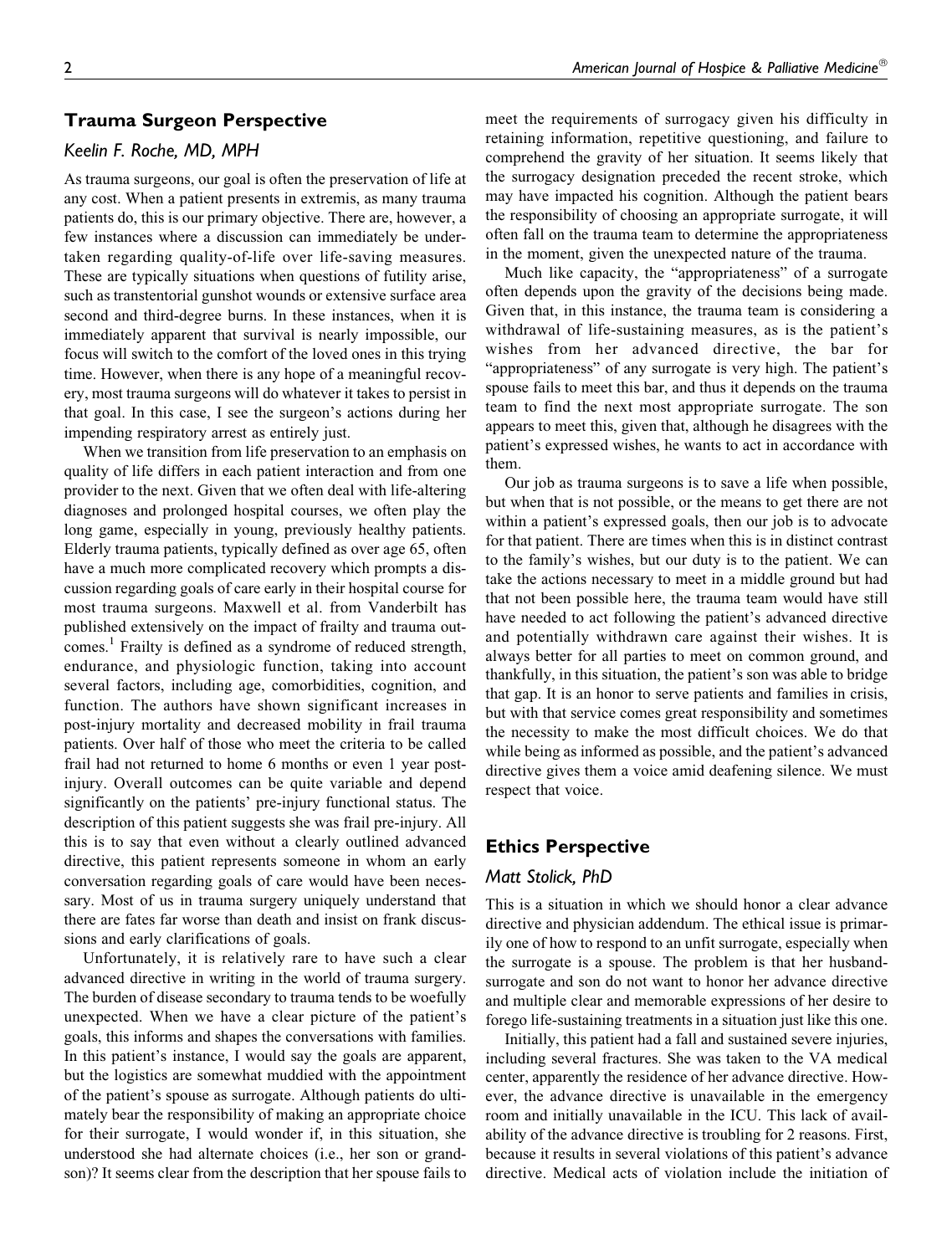non-invasive ventilation (BiPAP) and then intubation. In her advance directive, she states that she did not want this done! She said no "artificial nutrition, artificial hydration, invasive or non-invasive ventilation, blood products, or dialysis." (emphasis added) She also directed that there should be no transfers to the hospital or ICU, except for comfort care. Second, the advance directive is located in this very same VA medical center. If the advance directive were located in some other hospital, then the fact that the advance directive was unavailable during intake and admission of this patient would be easier to understand (I assume this advance directive is in hard/paper copy, another major problem in our age of electronic medical records). If the advance directive would have been available upon the arrival and admission of this patient, then the strong moral argument based on respect for autonomy would say that she should not have even be taken to the ICU.

The advance directive (living will or durable power of attorney for health care decisions) should demand respect. This single, incredibly significant, treatment-dictating document represents the uncomfortable conversation this patient had the courage to have. There was likely considerable conflict and criticism to be endured from her husband. Nevertheless, she persisted and completed not only an advance directive but also impressed upon her primary care physician to make an addendum to her chart, insisting on abiding by her advance directive against the likely interference of her husband. She planned ahead and spared others the burden of making this decision for her so that before she was in a situation such as this one, her advance directive would dictate to her surrogate the goals of her health care.

We are told that the son of this patient was contacted and gave consent to this intubation. This is, on the face of it, a very weak sort of consent. Consent implies that he was given sufficient information about the decision to intubate, understood the short-term and long-term costs and benefits of doing so, and a recommendation from the health care team. Perhaps this all happened over the phone in this initial contact with the son. Also, asking the son to intubate this patient risks the son rejecting intubation. If the son refused to consent to the intubation, the healthcare team would have likely intubated her regardless to save this woman's life, especially without the advance directive. I wonder why they did not instead inform the son that they had already intubated his mother to save her life, an emergency action, and urge him to come to the hospital where he could be better informed about the situation.

Now the patient's husband arrives. He is "very emotional and tearful." The primary statement of his perspective is: "If she dies, I will die. Do everything you can to keep her alive," a statement he reiterated frequently. In *what* it says and *how* it is said, this statement provides enough evidence that he is not a good surrogate for this patient. By definition, a surrogate decision-maker decides for another, where the decision is to be made as that person would have made it, were they able to decide for themselves. This husband-surrogate believes that he himself is facing death. As he thinks he will die if his wife dies, he is desperate and willing to do anything at all to keep her, and

therefore himself, alive. The problem with his acting as a surrogate for this patient is because his decision is supposed to be made as his wife would have wanted, but he is deciding for what he wants.

In addition to not deciding as the patient would want him to decide, there are 3 other reasons why this surrogate-husband is failing to meet the qualifications of his role as a surrogate. Beauchamp and Childress explain that there are 4 qualifica-tions that should be satisfied by all surrogate decision-makers.<sup>[2](#page-6-0)</sup> If a surrogate decision-maker fails to demonstrate any one of these necessary qualifications, then the decision can be justifiably overridden. The 4 qualifications:

- 1. Ability to make reasoned judgments (competence)
- 2. Adequate knowledge and information
- 3. Emotional stability
- 4. A commitment to the incompetent patient's interests, free of conflicts and free of controlling influences by those who might not act in the patient's best interests.<sup>[2](#page-6-0)</sup>

This husband/surrogate fails to demonstrate all 4 of these qualifications! Again, he does not meet the fourth qualification. His commitment is not to his wife's interests but his own interests. He is himself conflicted and being controlled by his desperate desire to keep his wife alive to keep himself alive. He does not meet the first qualification. He is unable to make a reasoned judgment but is acting and deciding according to his passions, fears, and intense emotions. He does not meet the second qualification, adequate information, and understanding, especially regarding the moral and legal power of his wife's advance directive and the prognosis for his wife. Also, the husband recently had a stroke and has shown difficulty retaining information, such as in asking the same questions repeatedly. He did not appear to grasp the gravity of the situation and needed repeated re-orienting that his wife was critically ill. Furthermore, he does not meet the third qualification, as he is clearly emotionally unstable.

It is puzzling why this husband was appointed a surrogate, given his obvious lack of acceptance of the advance directive of his wife. I assume that in the signing of whatever document we are calling the "advance directive," in this case, the husband was there, and it was seen as a basic act of respect and fidelity to name him as the decision-maker for her. The problem is the obvious unresolved lack of acceptance he harbors for what his wife has directed. When named as a surrogate, he should be made aware of what this means, and by agreeing to be surrogate, he agrees to act as a surrogate when the time came, abiding by the directives of his wife.

In this whole case, the surrogate decision makers are the major obstacle to respecting the clearly autonomous wishes of this patient. However, there is a powerful and strongly justified assumption of family members as first on the list of surrogates in a *prima facie* way (family are surrogates unless some reason for disqualifying them). Beauchamp and Childress explore 4 main classes of decision makers used in cases of withholding and terminating treatment for incompetent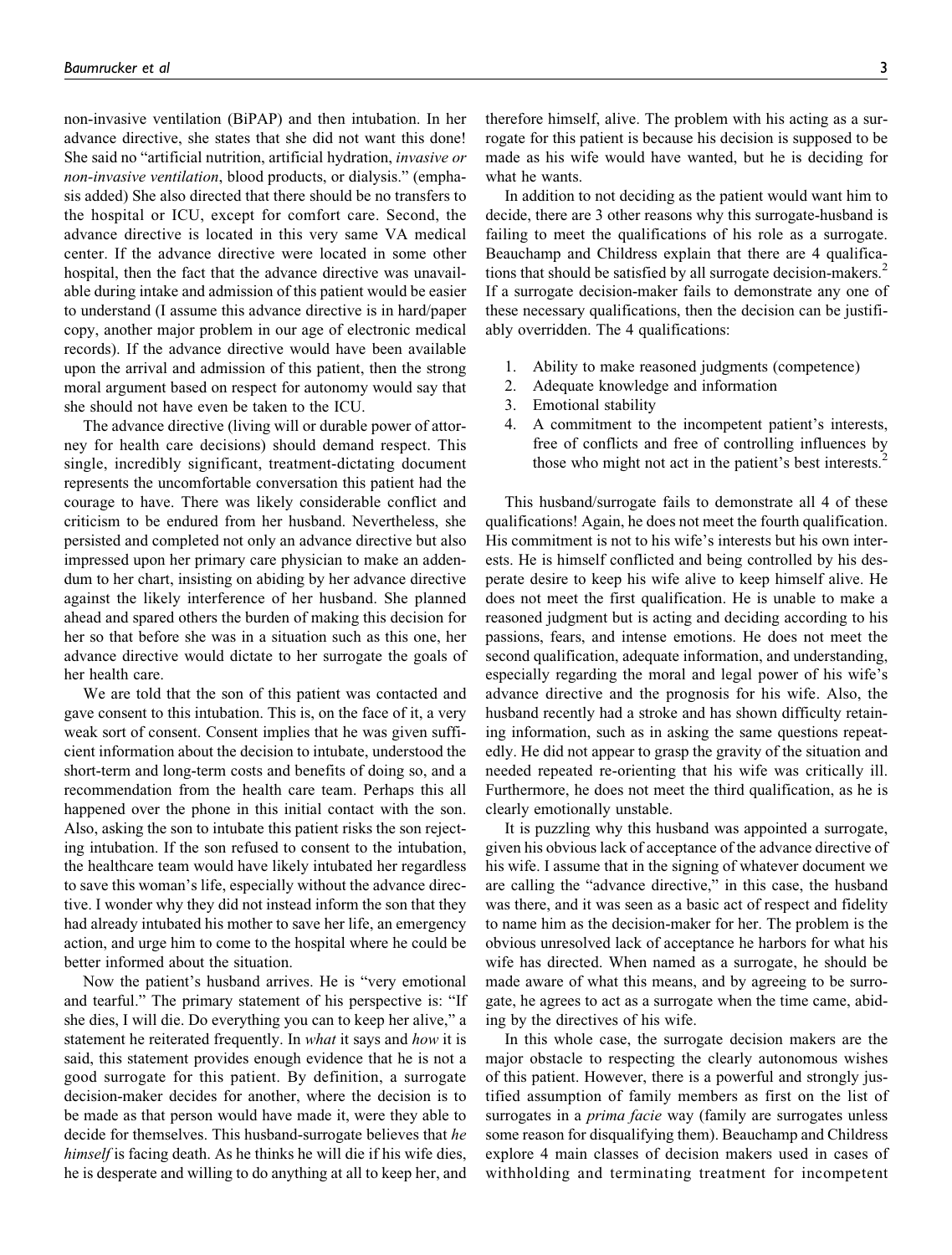patients: families, physicians and other health care professionals, institutional committees (including ethics committee), and courts. They explain that "wide agreement exists that the patient's closest family member is the first choice as a surrogate.<sup>[2](#page-6-0)</sup>" This does not mean, however, that a family member's decision as surrogate cannot be justifiably overridden. "Even the patient's closest family members sometimes make unacceptable decisions, and the authority of the family is not final or ultimate.<sup>[2](#page-6-0)</sup>"

Given that this is an advance directive that clearly applies to this situation, the moral principle of respect for autonomy is strongest among all principles involved in this case. This is a situation in which the advance directive should guide decisionmaking. The wishes of this patient in this advance directive should be the focus of our discussions with this surrogatehusband as well as the son or grandson, the other possible surrogates in this situation. If the surrogate refuses to abide by the advance directive, then he has the burden of giving good reasons for doing so. The surrogate has to explain how continued treatment would be in this patient's best interests, in the short and long term, and not how continued treatment is in his own perceived best interests. He should be encouraged to acknowledge the meaning of a "surrogate" as well as the basic respect his wife is due. This discussion will get us into talking about the poor prognosis, pain and suffering to be experienced by this patient, perhaps reminding the husband that this is basically the same sort of death that his wife said she had witnessed watching her mother die on life support and said she did not want for herself.

The ultimate challenge from pulling back, providing comfort care and allowing this patient to die is the inability of this husband (son, grandson, family) to let go. The health care team should help him do so here, acting as agents of this patient, who we must now imagine pleading to us now, in her words: 'when it is my time to go, let me go, I don't want anybody doing anything'."

## **Spiritual Care Perspective**

## *Scott Boyles, MDiv*

As healthcare professionals, spiritual care providers adhere to a code of ethics that guides the provision of appropriate spiritual care. Respecting patient autonomy is a high ethical priority. Spiritual care providers have a role in helping a patient articulate their goals of care. In a safe space, the patient is encouraged to clearly and freely share want they want to happen, "curative, rehabilitative, life-prolonging, or comfort focused" care without judgment.<sup>[3](#page-7-0)</sup> The advance directive codifies the patient's wishes, and is the primary expression of the patient's autonomy when they can no longer articulate them. These wishes are essential to helping the inter-disciplinary team provide the care the patient has already made clear they desire.

In this case, LK had already expressed her desires vis-à-vis goals of care, even before her fall. In her written advanced directive, LK makes it very clear what her wishes were in the

event that she could no longer articulate them. She even noted her husband's disagreement with her perspective and addresses it in her advance directive, apparently to ensure his adherence to them. It is curious that her advance directive was not consulted until what appears to be the third day of her care. In the meantime, LK was transferred to the ICU, intubated with consent from her son, and her husband directed the team to do "anything possible to keep her alive," all items addressed (and refused) by LK in her advance directive. Perhaps the current question of replacing the named surrogate could have been avoided by consulting the advance directive when LK first began receiving care.

In terms of the question at hand, "Can the named surrogate be replaced?," patient autonomy is still key. LK named her husband as surrogate, even knowing that he disagreed with her. A decision to replace him should not be treated lightly. The husband's heartfelt reactions to his wife's healthcare crisis: "You have to keep her alive, she can't die," and "If she dies, I will die. Do everything you can to keep her alive," suggest deep emotions that not only indicate concern for the patient but for himself as well. What lies beneath these gut-wrenching statements are meaningful and important to explore to better understand the husband's perspective as it relates to his role as surrogate.

This would be an opportunity for the spiritual care provider on the team to encourage the husband to share about his relationship with his wife and what her death will mean to him in practical terms. An important aspect of spiritual care is allowing the care recipient to feel heard, that their opinion is important and acknowledged. Doing so may provide an atmosphere in which LK's wishes can be presented to the husband again and a collaboration between the husband and his wife's wishes can be achieved. This may not be possible due to the husband's apparent cognitive deficits due to his recent stroke. In that case it may make sense to seriously consider Lk's son as surrogate in place of the husband.

When considering the son, skepticism arises concerning his appropriateness as an alternate surrogate. This is the same son who "consented to intubation as a life-saving measure" for LK, while apparently knowing this was against her wishes. His knowledge of her desires is evident in the comment, "I was afraid she wrote that down somewhere." This expands the quandary about who would be the appropriate surrogate. The designated surrogate wants everything medically possible done for his wife in direct contradiction to her wishes, and at the same time does not fully understand the critical nature of his wife's health. The alternate surrogate also contradicted LK's wishes. Neither of them seem to be an ideal candidate, but perhaps together they can be. Bringing both the husband and the son (and perhaps the grandson too) together may provide a solution to the surrogate question. This will give them all an opportunity to share about who LK is to each of them, their love for her, and her love for them. With this as a foundation presenting her wishes again may bring them to appoint of solidarity where they can all 3 make decisions together that reflect LK's wishes. This would allow the team to receive clear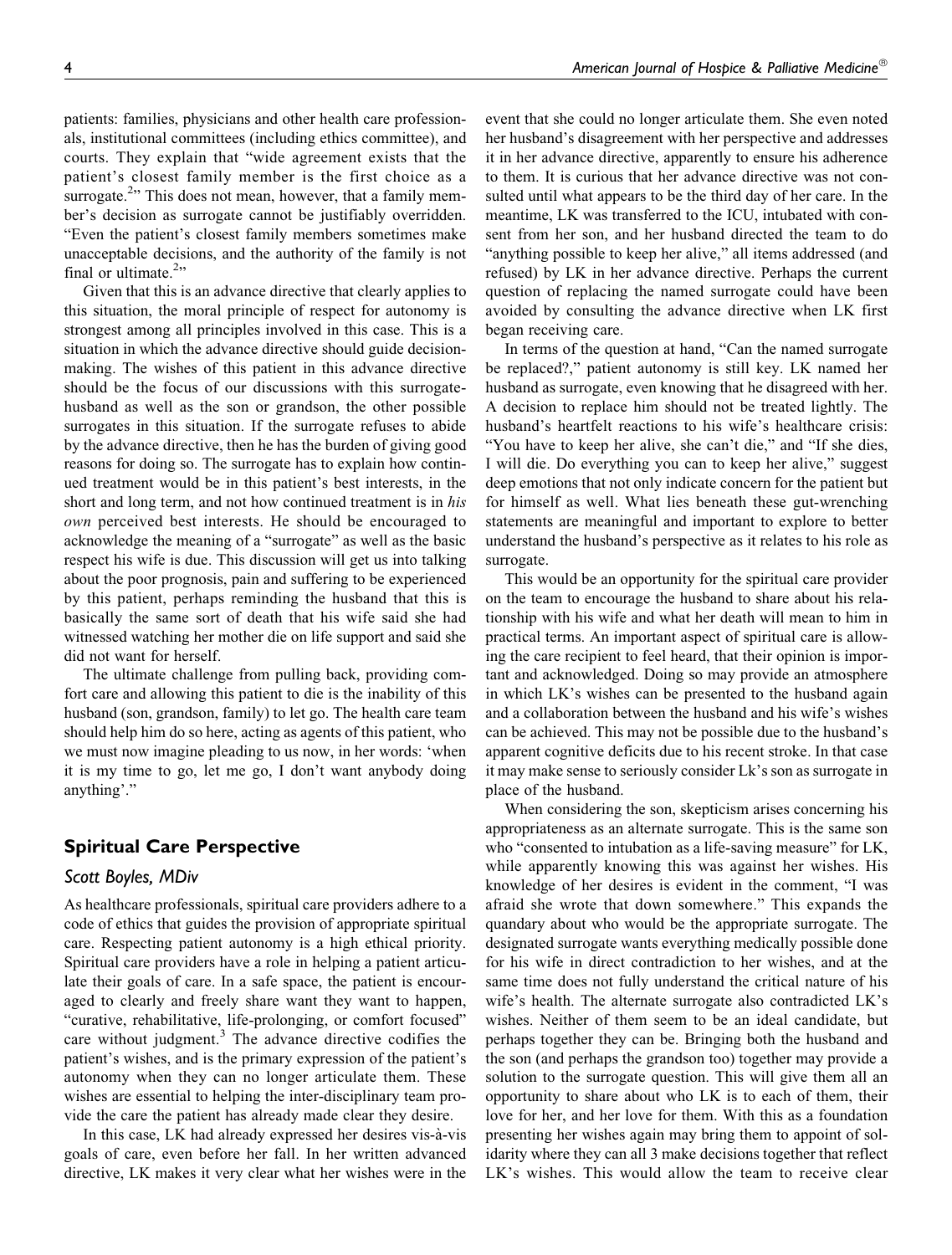direction from a collaborative surrogate in agreement to carry out the patient's wishes.

## **Physician Perspective**

### *Gregory T Carter, MD, MS*

This is a challenging situation. In my view, the ethical concerns are really driven by the husband's reaction to this scenario. He has had his own health issues with a recent stroke. The stroke has created some cognitive issues that may be clouding his judgment and he now appears to be in "panic mode". His statement that "If she dies, I will die. Do everything you can to keep her alive" really reflects a very skewed viewpoint of the situation in his mind and shows that he is not really processing things appropriately. Of course, he does not want to lose his beloved wife. However, her health is so poor, she would not likely be able to do much caregiving herself. That assumes she survives this situation, which is certainly not a given here considering the severity of her condition, even with a full court press on her care plan.

Fortunately, the hospital was able to obtain records, including a very thorough and clear advanced directive. LK's advance directive states that she did not want any lifesustaining treatments, specifically outlining not to use "artificial nutrition, artificial hydration, invasive or noninvasive ventilation, blood products, or dialysis." Moreover, the husband's comments that "you have to keep her alive, she can't die" further illustrate his lack of insight into his wife's medical condition. Was it not for the husband's panic and cry for help, this would be a very different situation?

The husband would normally be the appropriate surrogate in this scenario. Employing the typical hierarchy would dictate that. However, it would normally also be the case that surrogate decision makers would always consider any directives the patient articulated when competent. The surrogate is expected to have "substituted judgment", implying that they know the patient intimately enough to best carry out the course they think the patient would have chosen. This also implies that the surrogate himself be of sound mind and capable of making rational decisions, in his wife's best interest. You can make a strong argument that this would not appear to be the case here.

I concur completely with the team's opinion that the son is the most appropriate surrogate. It is not clear in my mind that the husband has the functional capacity or competence to function at a surrogate decision maker for his wife. He does not appear to be mentally able to provide an informed health care decision. He is making decisions based upon a fear of his own personal situation, rather than his wife.

I believe that these circumstances support the team to use the son as the surrogate decision-maker. The son could also be a key player in helping to convince his father that he is not making appropriate, rational choices. Nonetheless, if the husband continues to strongly object, he may have some legal recourse and the ethics committee may need input from hospital's legal team.

## **Legal Perspective [\(note 1\)](#page-6-0)**

## *Eddy R. Smith, JD, CEPA*

## *Patient's Right to Control Her Body and Medical Care*

The US Supreme Court has declared that every person has a Due Process Clause liberty interest in refusing unwanted medical treatment ([note 2\)](#page-6-0). "[T]he Constitution supports a right to reject life-sustaining medical treatment as a function of the fundamental right to bodily integrity under the Due Process Clause." ([note 3\)](#page-6-0) States have echoed the public policy that "every person has the fundamental and inherent right to die naturally with as much dignity as circumstances permit and to accept, refuse, withdraw from, or otherwise control decisions relating to the rendering of the person's own medical care, specifically including palliative care and the use of extraordinary procedures and treatment." [\(note 4](#page-6-0))

#### *Advance Directives*

State laws allow individuals to declare their end-of-life medical care wishes prospectively through "advance directives" (living wills, health care powers of attorney, advance care plans, and the like) in case they later are unable to communicate their wishes. Such legal structures "affect[] a fundamental right: personal autonomy, which includes the ability to make one's own decisions about health care." [\(note 5\)](#page-6-0) If a patient cannot make and communicate her wishes and the medical providers have determined that the predicates to the advance directive have been satisfied, the advance directive speaks for the patient.

Beyond giving health care directions, an individual executing an advance directive may appoint someone (an attorney-infact, agent, or surrogate) to make health care decisions when the principal is unable to do so for herself. The surrogate stands in the shoes of the patient and generally may make any decisions the patient could have made if competent to do so. Statutes provide legal protections for health care surrogates making decisions for the patient and medical providers relying upon the decisions and directions of a surrogate, including those made based on the terms of an advance directive ([note 6](#page-6-0)).

# *Practical Limits to Protection of Patient Wishes When Chosen Surrogate Does Not Agree*

One overarching practical reality is that family members can sue medical providers, but documents cannot. For some medical providers, that is the only reality that matters. (Once, after handing to my father's nurse his health care power of attorney naming me as his agent, I tried to give the nurse my father's living will. The nurse indicated that the medical facility did not need the living will, because "if you're named as agent, we follow your directions.") Understanding this dynamic, I tell clients that the most important choice they make in their health care documents is whom to name as agent/surrogate, because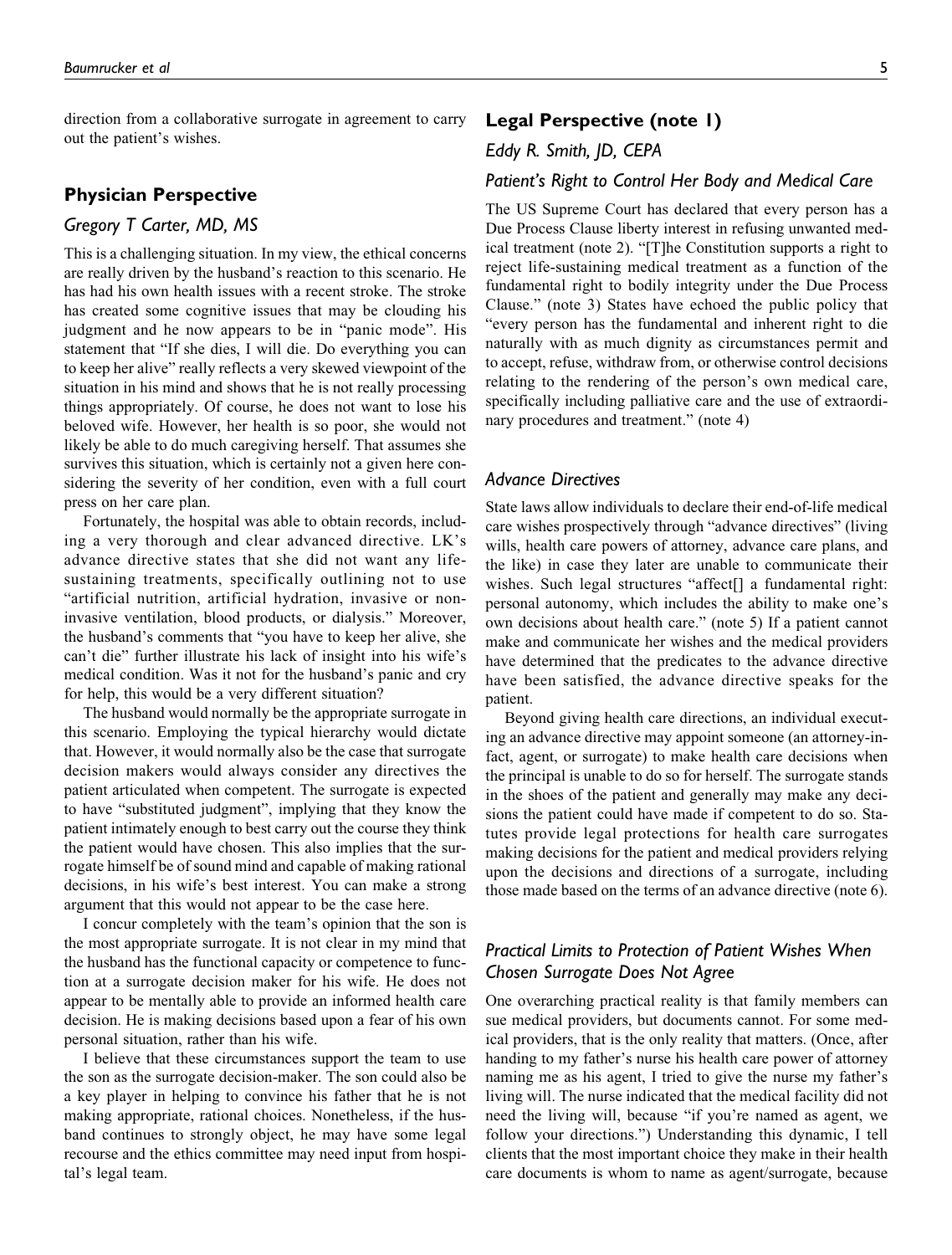that person can either support and defend the patient's wishes or undermine them.

Nonetheless, the law requires a health care surrogate/agent to comply with the patient's wishes, however expressed, and legal protections for medical providers are conditioned upon honoring patient self-determination [\(note 7](#page-6-0)). What are medical providers to do when the patient's surrogate advocates for a course of treatment that conflicts with the patient's advance directive?

State statutory frameworks can guide LK's medical care providers:

(b) [A] health care provider or institution providing care to a patient shall  $[] (1)$  [c]omply with *an individual instruction of the* patient and with a reasonable interpretation of that instruction made by a person then authorized to make health care decisions for the patient; and [] (2) [c]omply with a health care decision for the patient made by a person then authorized to make health care decisions for the patient to the same extent as if the decision had been made by the patient while having capacity [\(note 8\)](#page-6-0).

Thus, the surrogate may make decisions only to the extent that the patient's wishes are unknown and through "reasonable" interpretations of the patient's known wishes.

The 2008 Cardoza case illustrates how firmly medical care providers must seek to uphold patients' wishes:

In Cardoza v. USC. University Hospital, ... . [h]ealth care providers complied with decisions of an appointed health care agent, a son of the patient, to continue aggressive interventions for his mother. But the agent's sister, and patient's daughter, brought a lawsuit alleging that providers failed to comply with her mother's advance directive. Since the surrogate had no authority to contravene instructions and preferences memorialized in the advance directive, the court held that the hospital could not have complied with the surrogate's decisions "in good faith." Therefore, the court held that the hospital was not entitled to immunity [\(note 9\)](#page-6-0).

#### *Legal Recommendation*

The medical providers should refuse to follow LK's husband's directions. Beyond the questions of his emotional and mental capacity, the advance directive gives clear indication of LK's wishes, including her accurate prediction that her husband would refuse to follow her instructions. Failure to honor LK's wishes could cause adverse legal consequences.

LK's medical providers have 3 viable options:

1. Deem LK's husband "unavailable" and appoint the son as an alternate surrogate (if the jurisdiction so allows pursuant to something like the Tennessee Health Care Decisions Act) ([note 10](#page-6-0)). While the providers would be on reasonable legal ground making this determination under the circumstances, it does leave the door open to litigation by LK's husband. The providers should prevail in any such litigation, but all litigation is painful.

This is likely the "right" answer, but perhaps not the safest.

- 2. Ask a court to replace the husband as surrogate ([note](#page-6-0) [11](#page-6-0)). This would be safer than the first option because the court would decide whether LK's husband could remain as LK's advocate and, if not, who should take his place, but the process could take time and expend significant resources to resolve the issues.
- 3. Offer to transfer LK to a facility that can follow LK's husband's directions, if one can be found [\(note 12](#page-6-0)). This likely would be the safest option, which will be all that matters to some providers, but simply "kicks the can down the road," as another provider would be faced with the same issues.

## **Social Work Perspective**

#### *Angela Eastridge, MSW*

End-of-life care planning was important to LK and she took the necessary steps to make her choices known. She informed her family of her wishes, she communicated her wishes and concerns with her primary care doctor, and she executed an advance directive. However, when the time came for LK's directives to be carried out, her wishes were jeopardized because she had appointed her spouse as her healthcare surrogate, knowing he was not in agreement with her choices.

The surrogate's primary responsibility is to reach decisions that the patient would have made if able. $4$  Most individuals, like LK, choose someone who is closely related to them. However, surrogates frequently make treatment decisions that are not in agreement with the patient's wishes. In a situation such as this, the healthcare team is left to reconcile these differences. The voice and rights of a patient who lacks decision-making capacity must not be minimized or ignored. Standard 1.14 of the National Association of Social Workers Code of Ethics states that social workers take reasonable steps to safeguard the interests and the rights of those patients who lack decision-making capacity.<sup>[5](#page-7-0)</sup>

In many cases, the healthcare team does not know the patient's preferences for end-of-life care. However, in this scenario, LK's preferences were documented in her advance directive. An advance directive is defined as "a person's verbal or written expression or instructions about his or her wishes, preferences, or plans for future medical treatment or health care if he/she becomes unable to communicate."<sup>[6](#page-7-0)</sup> LK made it clear, both verbally and in writing, that she did not want lifesustaining measures. The social worker should promote the patient's right to self-determination and clinicians should regard advance directives as the full extension of a patient's autonomy who once possessed decision-making capacity.<sup>[7](#page-7-0)</sup>

The healthcare team can certainly empathize with LK's husband. He is in the difficult position of having to make critical decisions for his wife while confronting the real possibility of her death. Research in decision psychology suggests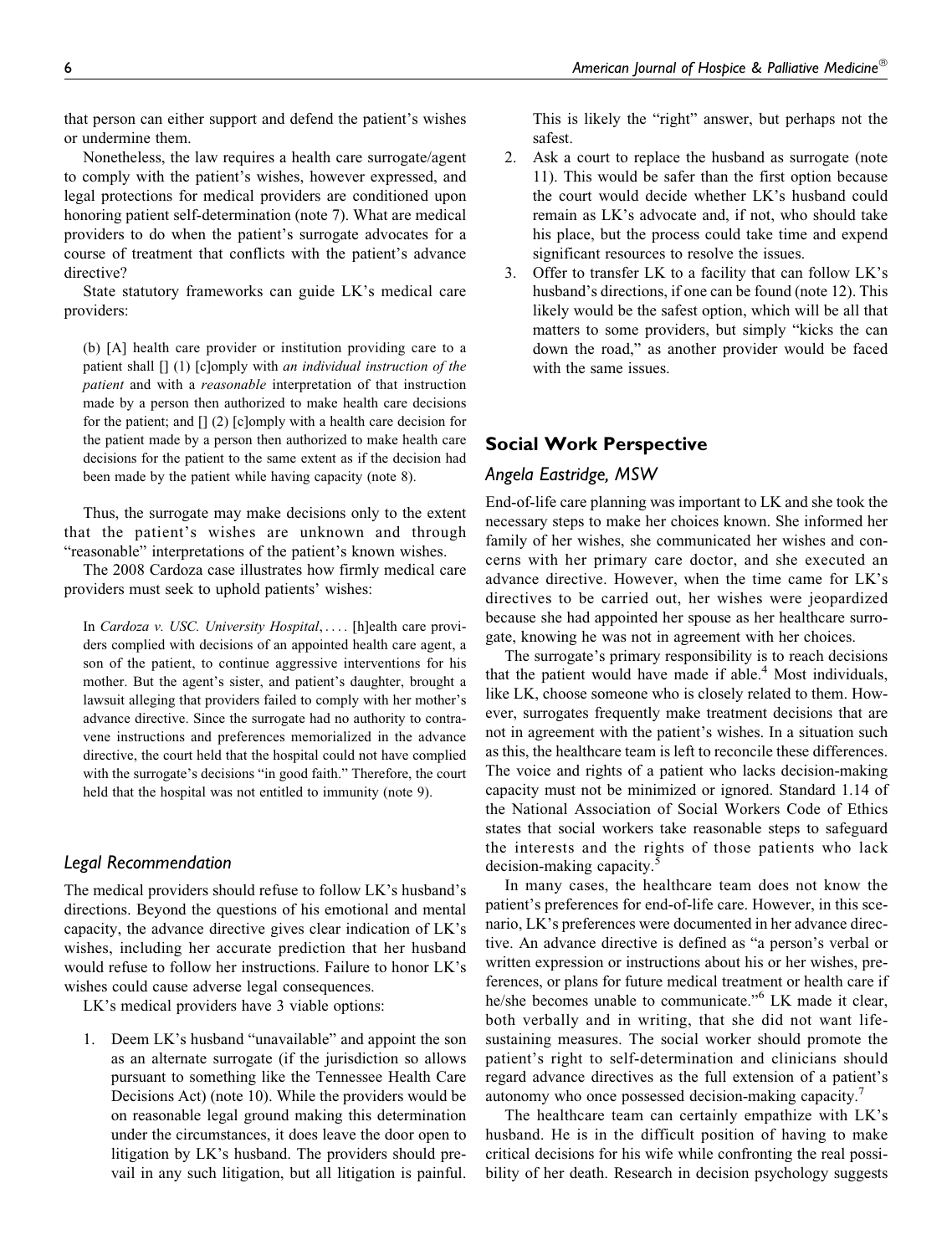<span id="page-6-0"></span>that strong emotions can impair how individuals process and reason information.<sup>[8](#page-7-0)</sup> Additionally, decisions about life support require surrogates to consider that they may need to "let go" of their loved one. Some surrogates may make treatment choices contrary to the patient's values and wishes to avoid the negative feelings caused by the death of a loved one. While it is the goal of the social worker and the healthcare team to minimize the emotional pain of the spouse and family, the social worker must remain committed to the patient and promote their wellbeing and make their interests primary.

Because the healthcare team is aware of LK's wishes for end-of-life care, the social worker should recommend that the healthcare team honor her autonomy by allowing her preferences to take precedence over the decisions of her husband. The social worker would support any legal process that was available to remove the spouse from his role as a surrogate if necessary.

While patients bear responsibility for the decisions they make about advance care planning, healthcare providers can provide education and guidance to patients that will enable them to make better-informed decisions. Few patients discuss end-of-life issues with their healthcare team although most would welcome such discussions and most want their physician to initiate those conversations. Healthcare providers can help patients articulate their specific wishes about interventions such as artificial hydration and nutrition, mechanical ventilation, and the level of quality of life that they would wish to avoid.<sup>[9](#page-7-0)</sup>

The appointment of a healthcare surrogate is a decision that can have serious implications for patients who lose decisionmaking capacity. In this case, the appointment of the healthcare surrogate was perhaps the most significant factor in creating this dilemma.

Patients are often advised to appoint a trustworthy relative or close friend who knows them well and is willing to carry out their wishes. However, research suggests that approximately one-third of the time surrogates make decisions that are different than what the patient would have made for themselves. The best predictor of a surrogate's ultimate decision is based not upon what the patient would have wanted, but what decision the surrogate would make for themselves based on their own preferences and values. Based on this evidence, patients should be directed to have conversations with potential healthcare surrogates not just about their preferences and values but also the preferences and values of the potential appointee. Consequently, healthcare providers should consider these dynamics when offering guidance to patients regarding this aspect of advance care planning to increase the likelihood of the patient's wishes being followed.

#### **ORCID iD**

Steven J. Baumrucker **D** <https://orcid.org/0000-0002-4902-8579> Matt Stolick **<https://orcid.org/0000-0003-0540-7216>** 

#### **Notes**

- 1. The following is provided for academic purposes only. Nothing herein constitutes, or may be relied upon as, legal advice to any person.
- 2. See Cruzan v. Director, Missouri Department of Health. 497 US 261, 110 S. Ct. 2841, 111 L. Ed. 2d 224, 1990 US LEXIS 3301, 58 USLW 4916, \*15. Publication June 25, 1990. See Cruzan v. Dir., Mo. Dept't of Health, 497 US 261 (1990).
- 3. Blouin v. Spitzer. 356 F.3d 348, 2004 US App. LEXIS 1477, \*25 (2d Cir). Publication February 2, 2004. See legal discussion in Baumrucker SJ, Gersch H, Holland H, et al. Ethics roundtable: autonomy and delusion. Am. J. Hospice & Palliative Med, April 2021. Blouin v. Spitzer, 356 F.3d 348 (2nd Cir. 2004); See Baumrucker SJ, Gersch H, Holland H, et al. Ethics roundtable: autonomy and delusion. Am J Hospice & Palliative Med, April 2021.
- 4. TENN. CODE ANN. § 32-11-102. TENN. CODE ANN. § 32-11-102.
- 5. Nina McKey v. Nat'l Healthcare Corp., 2008 Tenn. App. LEXIS 477 at \*9 (citing Cabany v. Mayfield Rehab. & Special Care Ctr., 2007 Tenn. App. LEXIS 696, 2007 WL 3445550 at \*5). Nina McKey v. Nat'l Healthcorp., No. M2007-02341-COA-R3-CV, 2008 Tenn. App. LEXIS 477, at \*9 (Tenn. Ct. App. Aug. 15, 2008); Cabany v. Mayfield Rehab. & Special Care Ctr., No. M2006-00594-COA-R3-CV, 2007 Tenn. App. LEXIS 696, at \*5 (Tenn. Ct. App. Nov. 15, 2007).
- 6. See, e.g. TENN. CODE ANN. §§ 32-11-110; 34-6-208; 68-11-1810. See e.g. TENN CODE ANN. §§ 32-11-110, 34-6-208, 68-11-1810.
- 7. See, e.g. TENN. CODE ANN. §§ 34-6-205, 34-6-208(b)(2), 68-11- 1803(e), 68-11-1806(d), 68-11-1807(a).
- 8. TENN. CODE ANN. § 68-11-1808 (emphasis added).
- 9. Pope TM. Clinicians may not administer life-sustaining treatment without consent: civil, criminal, and disciplinary sanctions. J Health & Biomed L. 2013;9:213, \*285, citing Cardoza v. USC Univ. Hosp., No. B195092, 2008 WL 3413312, 14-15 (Cal. Ct. App. 2008). Pope TM. Clinicians may not administer lifesustaining treatment without consent: civil, criminal, and disciplinary sanctions. J Health & Biomed L. 2013;9:213, 285.
- 10. See TENN. CODE ANN. § 68-11-1806(b).
- 11. "A surrogate is the patient's agent and, as such, must act according to the patient's instructions, known preferences, and best interests. When a surrogate exceeds the scope of her authority, she can and should be replaced." Pope TM. Health law and bioethics: pressing issues and changing times: surrogate selection: an increasingly viable, but limited, solution to intractable futility disputes. St Louis U J Health L & Pol'y 2010;3:183, \*189. Pope TM. Health law and bioethics: pressing issues and changing times: surrogate selection: an increasingly viable, but limited, solution to intractable futility disputes. St Louis  $UJ$  Health L &  $Pol'y$  2010;3:183, 189 ("A surrogate is the patient's agent and, as such, must act according to the patient's instructions, known preferences, and best interests. When a surrogate exceeds the scope of her authority, she can and should be replaced.").
- 12. See, e.g. TENN. CODE ANN. §§ 32-11-108, 34-6-214, 68-11-1808.

#### **References**

- 1. Maxwell CA, Mion LC, Mukherjee K, et al. Preinjury physical frailty and cognitive impairment among geriatric trauma patients determine postinjury functional recovery and survival. *J Trauma* Acute Care Surg. 2016;80(2):195-203.
- 2. Beauchamp T, Childress J. Principles of Biomedical Ethics. 8th ed. Oxford University Press, 2019.